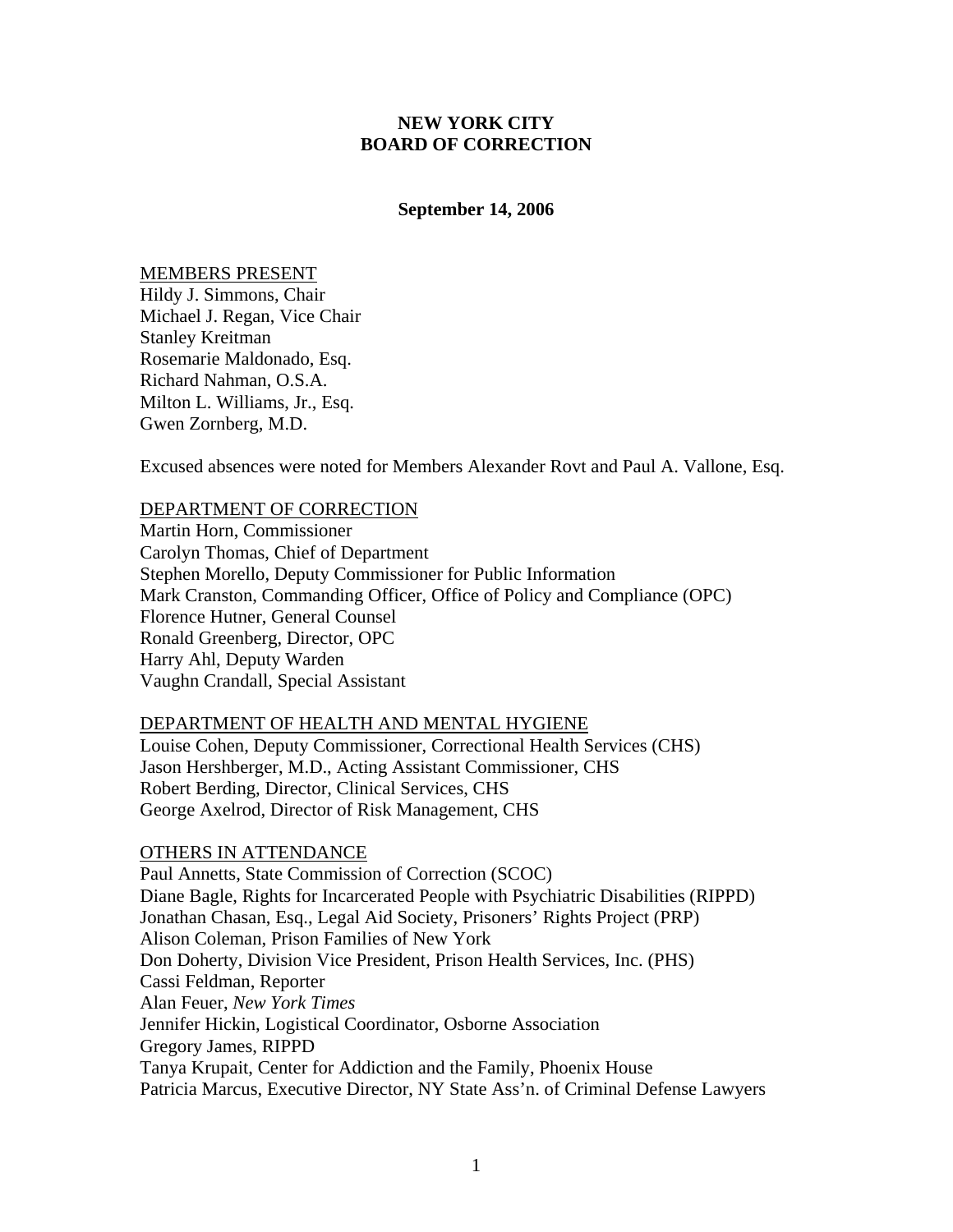Robert Moore, *Daily News*  Malvina Nathanson, Esq. Kyle S. Nesbitt David Newton, RIPPD Lisa Ortega, RIPPD Trevor Parks, M.D., Medical Director, PHS Jennifer Parrish, Director, Urban Justice Center Becky Penney, Group Vice President, PHS Carlos Sabater, RIPPD Sidney Schwartzbaum, President, Asst. Dep. Wardens/Dep. Wardens Association MaryLynne Werlwas, Esq., PRP Dale Wilker, Esq., PRP Eisha Williams, Legislative Financial Analyst, City Council Milton Zelermyer, Esq., PRP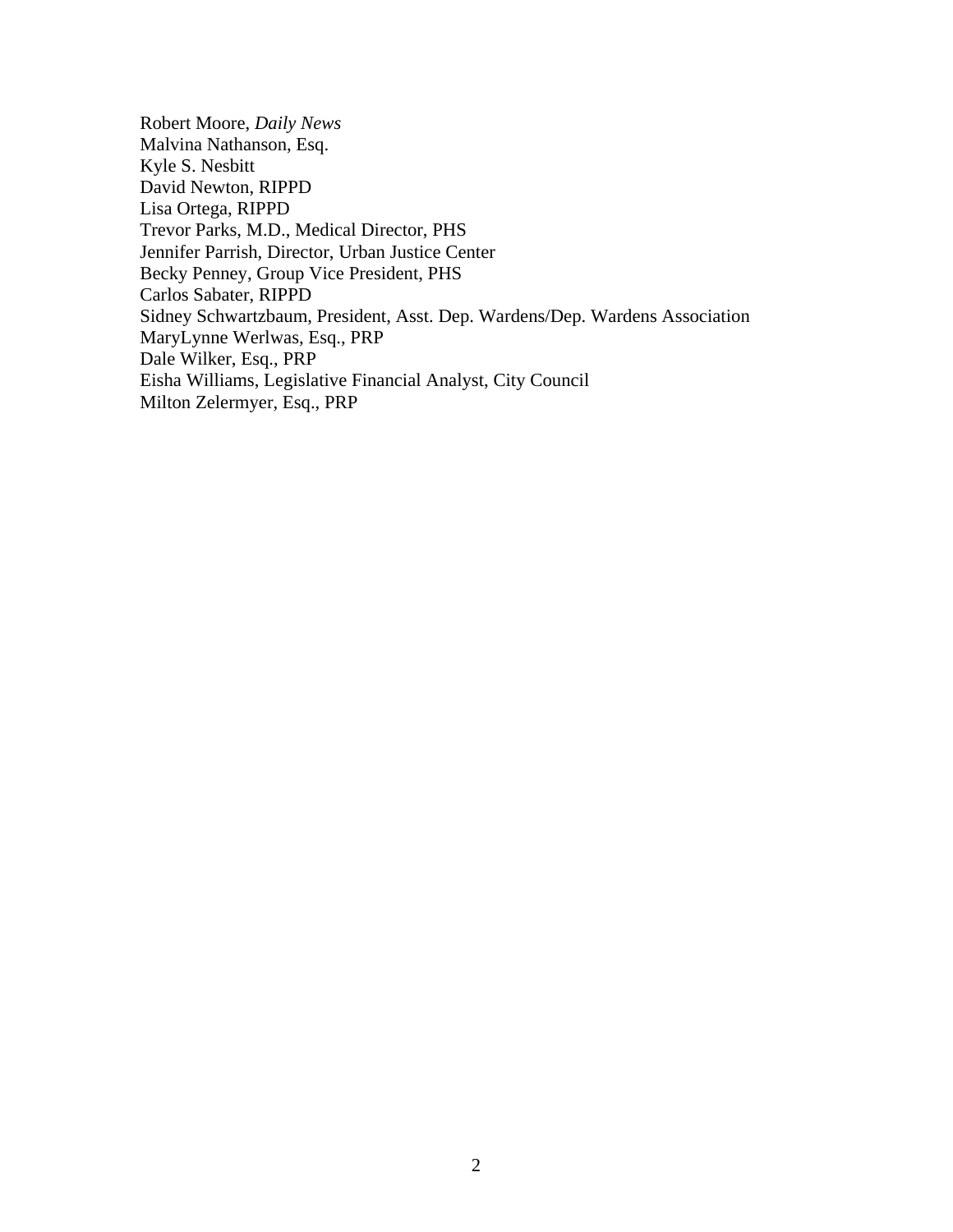Chair Hildy J. Simmons called the meeting to order at 9:35 a.m. A motion to approve minutes of the July 13, 2006 Board of Correction meeting was approved without opposition.

 Chair Simmons thanked all Members and noted that the Committee system has helped the Board to move forward on various projects.

 Member Gwen Zornberg, M.D., Chair of the Health Committee, reported that the Committee is working with the Department of Health and Mental Hygiene (DOHMH) to draw up a new TB variance. She said DOHMH is computerizing and updating the City's medical health system, which will enhance its approach to identification and treatment of tuberculosis. She noted that an editorial in today's *New York Times* emphasizes the importance of the issue.

DOHMH Deputy Commissioner Louise Cohen presented a report, as follows:

Dr. Jason Hershberger, who has directed mental health services for Correctional Health Services (CHS), is now acting assistant commissioner for CHS. DOHMH is working closely with the Department of Correction (DOC) on a variety of discharge planning initiatives. There have been several discharge planning fairs, in which community-based organizations have been brought to several jails to address a variety of health issues, including primary care, substance abuse and mental health residential programs. There will be a "Take Care DOC" wellness event for correctional officers on September  $21<sup>st</sup>$ .

DOHMH is very close to announcing a vendor for electronic health records. The process has involved examining all of the ways providers document what they are doing.

Dr. Hershberger reported that one of the areas that the Board inspected during its June visit to Rikers Island, the Intensive Treatment Unit, opened on July 31<sup>st</sup> in GRVC. He described it as a part of the punitive segregation unit, with enhanced mental health treatment services. He said the unit has a census of approximately 20 patients. Dr. Hershberger added that DOHMH has hired Dr. Rebecca Ginn as director of the HIV Continuing Care project on Rikers Island. He said that CHS' Division of Public Health is preparing a follow-up report on the health and mental health status of incarcerated people. Dr. Zornberg said she was gratified that DOHMH is doing this work, noting that deinstitutionalization of large mental health hospitals over the past few decades has made it necessary for prison systems to provide psychiatric care. She said Rikers is the second largest provider of psychiatric care in the country. Vice Chair Michael Regan asked who is the largest provider. Dr. Zornberg replied that it is the Los Angeles County Jail. Chair Simmons wished Dr. Hershberger well in his new position.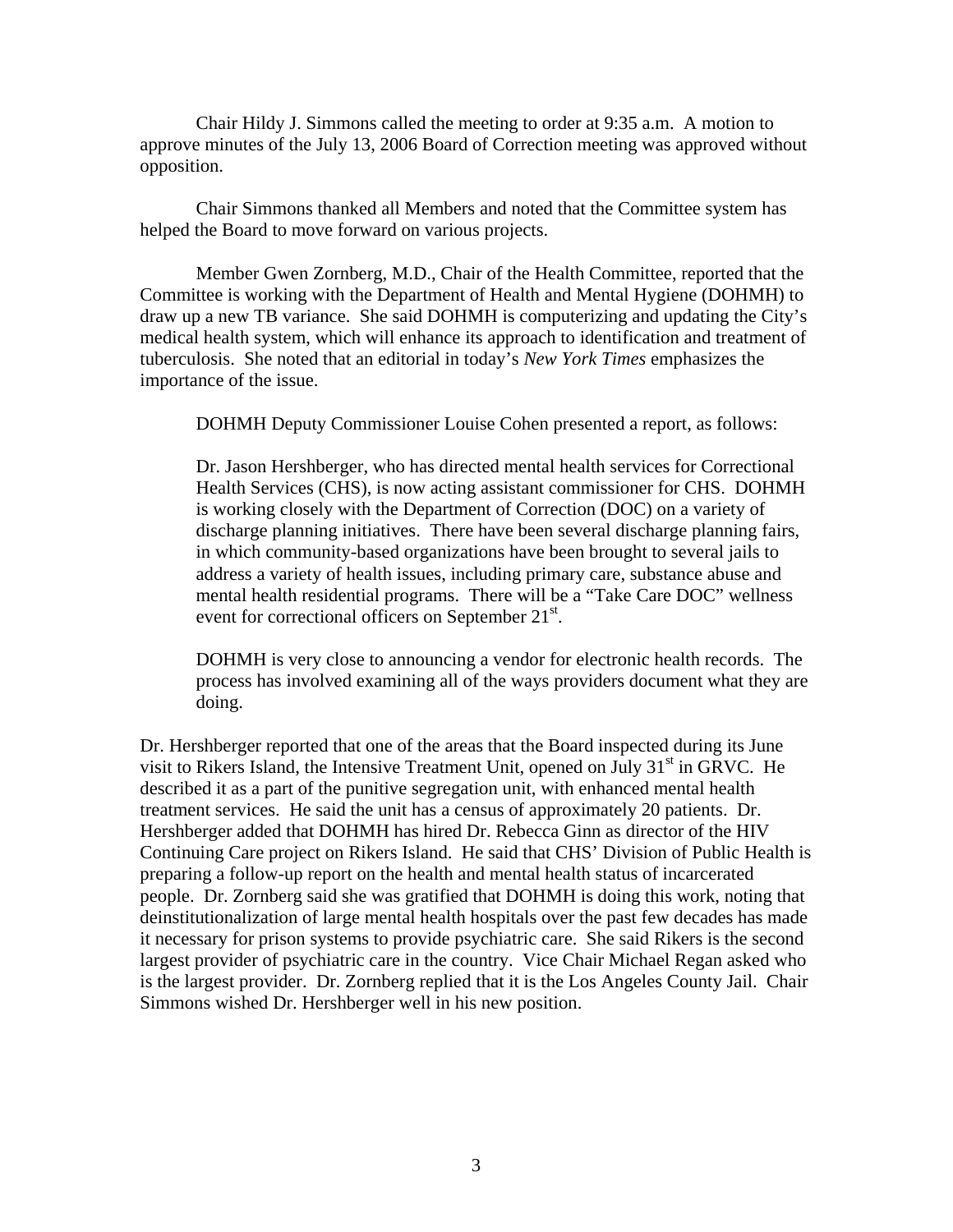DOC Commissioner Martin Horn presented a report, as follows:

DOC hosted a training program for BOC field staff at the DOC Training Academy. Subjects included infectious disease detection, classification, investigative report writing, use of force, and a security overview. Evaluations were very positive.

Beginning on July  $17<sup>th</sup>$ , Rikers Island was affected by the loss of power during the heat wave, as two of the four ConEd feeder lines went down. All Rikers Island facilities have generator backup capability and these were pressed into service when, on July  $19<sup>th</sup>$ , all four ConEd feeders were "out". The outside temperature fluctuated between 99 and 101 degrees. Some facilities, including GRVC, OBCC, RMSC and the West Facility, have so much generator capacity that staff and inmates hardly noticed the difference. The original buildings at AMKC, GMDC, EMTC and RNDC operate only on emergency circuits. On July 23<sup>rd</sup>, power was restored, but on August  $1<sup>st</sup>$  (when the outside temperature was 104 degrees ), DOC was requested by ConEd to "shed load", which DOC did until August  $4<sup>th</sup>$ . Staff handled the situation very well. Lights were out in housing units. There were no televisions or fans. DOC provided ice, extra showers and extra yard time. During the heat wave, there were 37 to 39 reported heat-related deaths throughout the City, but none occurre in the jails, which is a "remarkable accomplishment". DOC burned 15,000 gallons of diesel fuel to keep the generators going.

At the end of August and into September, DOC locked down several housing units because of a series of incidents. A small number of housing units in a few facilities account for a disproportionate number of stabbings and slashing, which DOC uses much as the FBI Uniform Crime Reports use robberies and car thefts as "bellweathers" of the level of danger. When two inmates fight and one punches the other, or when one steals sneakers from another, the incidents may or may not be reported. All stabbings and slashings are reported, so DOC uses these incidents as a standard. DOC has reduced these incidents to historic lows, building on the achievements of prior administrations. Last year there were 37 reports; in the preceding year there were 30 – as compared with 1,000 in 1995. When DOC looked at reports from the last 14 or 15 months, it noted that two facilities, RNDC and AMKC, accounted for 54% of the reports. Most incidents occurred in a small number of units within those facilities. This is due in part to the construction of the facilities. Inmates fashion shanks from the plastic coverings of light fixtures and from fins taken from the hot water heating system. DOC counts all incidents carefully. The lockdown was not a total lockdown. Rather, DOC reduced the number of hours that inmates in the units could come out of their cells, so that only half the inmates came out at a time. This resulted in five hours of lock out time per inmate in AMKC's Lower 9 and 11, from September  $5<sup>th</sup>$  through September  $8<sup>th</sup>$ , and at RNDC's 4 Upper North from August  $24<sup>th</sup>$  through September  $7<sup>th</sup>$ . Inmates at RNDC's 4 Main North and South were restricted from September  $1<sup>st</sup>$  through September  $7<sup>th</sup>$ . These changed procedures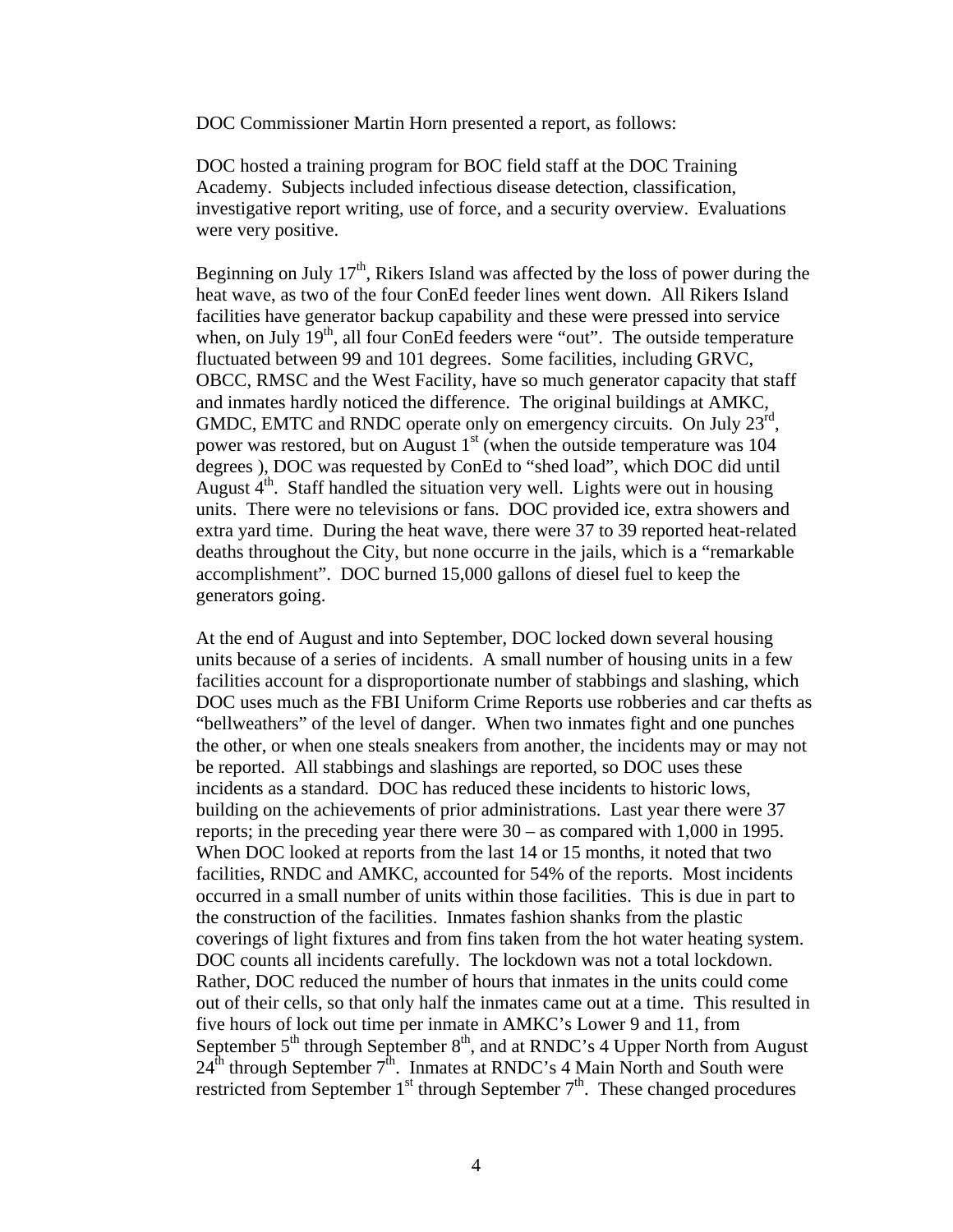enabled DOC to reassert control, and allowed officers to supervise fewer inmates. The changes were necessary because, unlike the NYPD, DOC has fixed posts that must be staffed and is unable to flood a housing area with extra officers. At AMKC, a mid-level manager issued an unsigned directive that inappropriately and incorrectly stated that "this modification was being done pursuant to a variance granted by the Board of Correction." This was a mistake for which DOC apologizes. The inmates were so informed, and the offending notices were removed.

DOC continues to work in Brooklyn and the Bronx on its plans to reduce the number of jail beds in the City. At the end of the capacity replacement plan, New York City will have approximately 1,200 fewer jail beds than it has today. DOC will build a new state-of-the-art, air conditioned jail in the Bronx and increase capacity in Brooklyn, which will reopen in a "mixed-use setting". This in turn will enable DOC to close all of the modular and Sprung housing units on Rikers Island.

[At this point the meeting was interrupted by members of the public who attempted to speak without being recognized by the Chair. At 10 a.m., the meeting was adjourned. At 10:05 a.m., the meeting resumed and Commissioner Horn resumed his report, as follows:]

The capacity replacement project is an open process that continues to attract attention. A Uniform Land Use Review will occur, including an Environmental Impact Statement, involvement of the City Council, and input from the community. Not all community groups are "happy", but there is a structure for the process. DOC has more capacity than inmates. The current census is 13,932 inmates. However, separations required for punitive segregation, male-female, sentenced-unsentenced results in the loss of 5 to 8% of the beds, and another 5% of cells are closed for maintenance. At the end of the project, DOC will have a capacity of approximately 17,000 beds.

 Board Member Richard Nahman, O.S.A., asked about a *New York Post* article entitled, "Prison Horror House". Commissioner Horn said the article reports a series of assertions by someone who is not employed by DOC. He said DOC has no record of this individual making any allegations similar to those in the article. He offered the Board a copy of the complaint, noting that anyone may allege anything.

 Board Member Stanley Kreitman, chair of the Minimum Standards Review Committee, reported that he and Committee colleagues Mike Regan and Milt Williams met endlessly with the Department to update the Minimum Standards and have developed a series of recommendations. He said the Committee briefed all of the BOC Members, who made comments which the Committee tried to incorporate into its final document. He noted that today's vote is not a final vote. Chair Simmons reiterated this point. She applauded the work of the Committee, and everyone who has contributed significantly to this process. She said the vote today is to keep the process moving. Chair Simmons said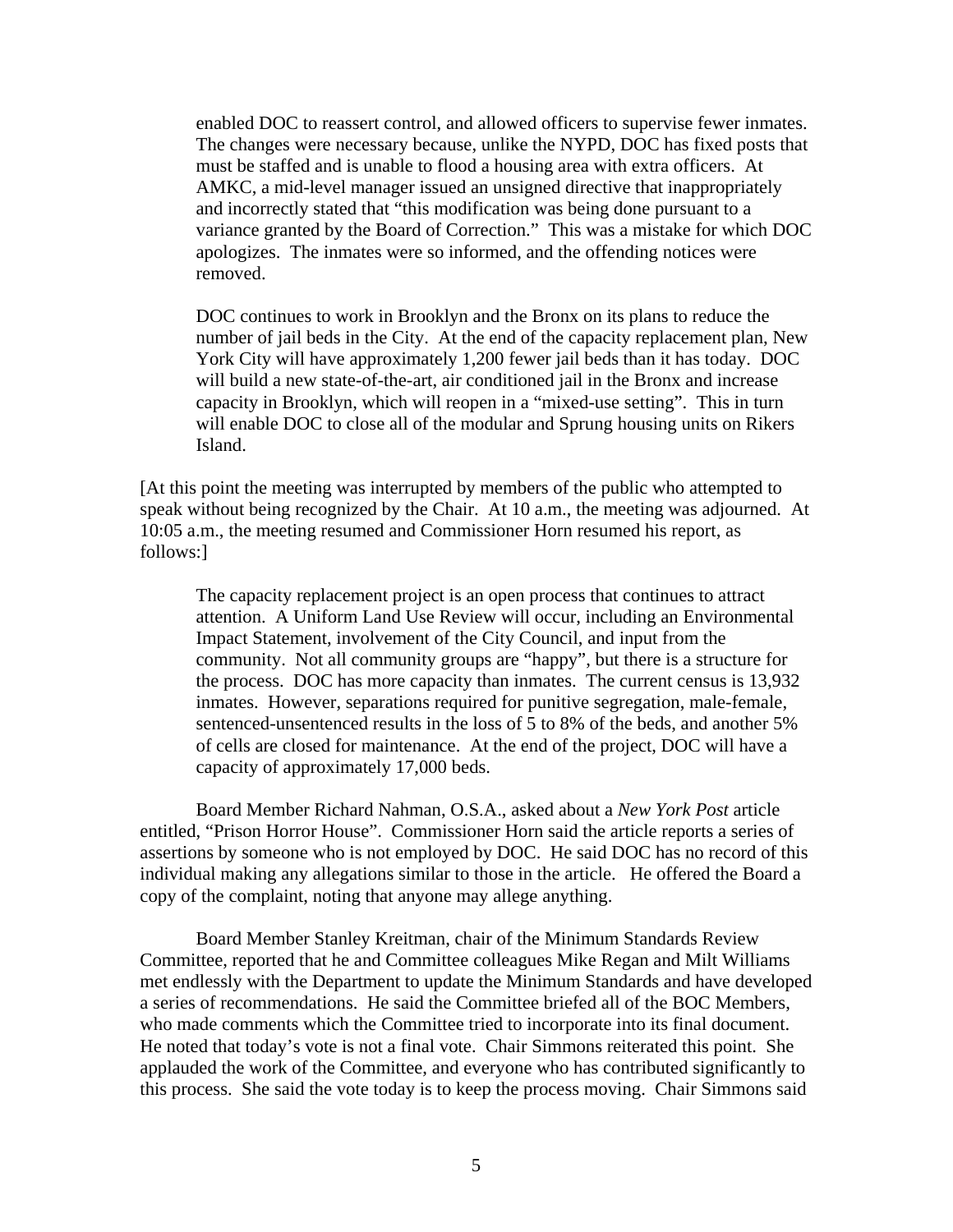the Board is not voting to adopt new Standards today. She said that the Committee's recommendations, as reviewed by all Board Members and presumably discussed among the Members today, would then go to the Law Department and the Department of Correction, and any other City department that needs to review them and comment to make certain that the Board is not in violation of any City regulations or procedures, or exceeding our authority. Chair Simmons said that thereafter, there would be a 30-day notice period and then the Board will hold a public hearing, at a date and place to be determined. She said appropriate notices will go out to all interested parties, broadly defined, and anyone who wishes to comment or testify may do so. She expressed the hope that all Board Members will attend the public hearing. Chair Simmons said that all of the comments will be processed and considered, and only after that will the Board have a vote to adopt the Standards. She said the Board has been talking about the process all year, and in July, Mr. Wolf laid out the procedures to be followed. Mr. Wolf said that the notice includes information about the public hearing, and also constitutes "publication" of the Board's recommendations, as presented by the Committee and voted upon by the Board. He said that actual notice will be given to a wide variety of people and organizations that are described in Chapter 45 of the *City Charter*, the City Administrative Procedure Act, and that this will occur after the Board has heard back from the Law Department. Chair Simmons said all Board Members will be apprised of all written comments that are received, as well as testimony at the public hearing. Mr. Kreitman added that there is much time for public discussion and debate.

 Mr. Kreitman said that he asked Mr. Wolf to update the Committee's recommendations, and to distribute them at the conclusion of the meeting. He urged the Members to read the draft document carefully. Father Nahman asked if the document to be distributed includes changes he and other Members suggested. He said because he has not seen the new document, he is not sure that he wants to vote today. He added that at some point there is collective wisdom that comes from a group discussion, which the Board has not had. Father Nahman said his only participation was in a conference call with one or two other Members. He said that before the Board presents a document to anyone else, the Members should talk to one another. Mr. Regan agreed, noting that there is a rich body of knowledge on the Board and outside the Board. He said the Board is now poised to share the document with lots of interested parties, some of whom will agree and others who will not. He said that at this point there is no sense of finality to the process. Mr. Kreitman said the vote is just a step, and asked Mr. Wolf to comment. Mr. Wolf said that the document to which Mr. Kreitman referred is the document the Members already have received, and the Committee has proposed three further revisions that also have been distributed to the Members by email. He said the suggestions for these latest revisions emerged from the briefings, and are to be incorporated into the draft revisions document. Chair Simmons said that within the Committee, there has been a lot of deliberation and conversation. Board Member Milton Williams agreed, noting that there was much "back and forth" among the Committee members and also with representatives from DOC. He said it was a careful and painstaking process, and that all issues were vetted. Chair Simmons recalled that she said at the July meeting that once the Committee had developed its initial recommendations, the Board would arrange for briefings of individual Members or small groups of Members so that they could have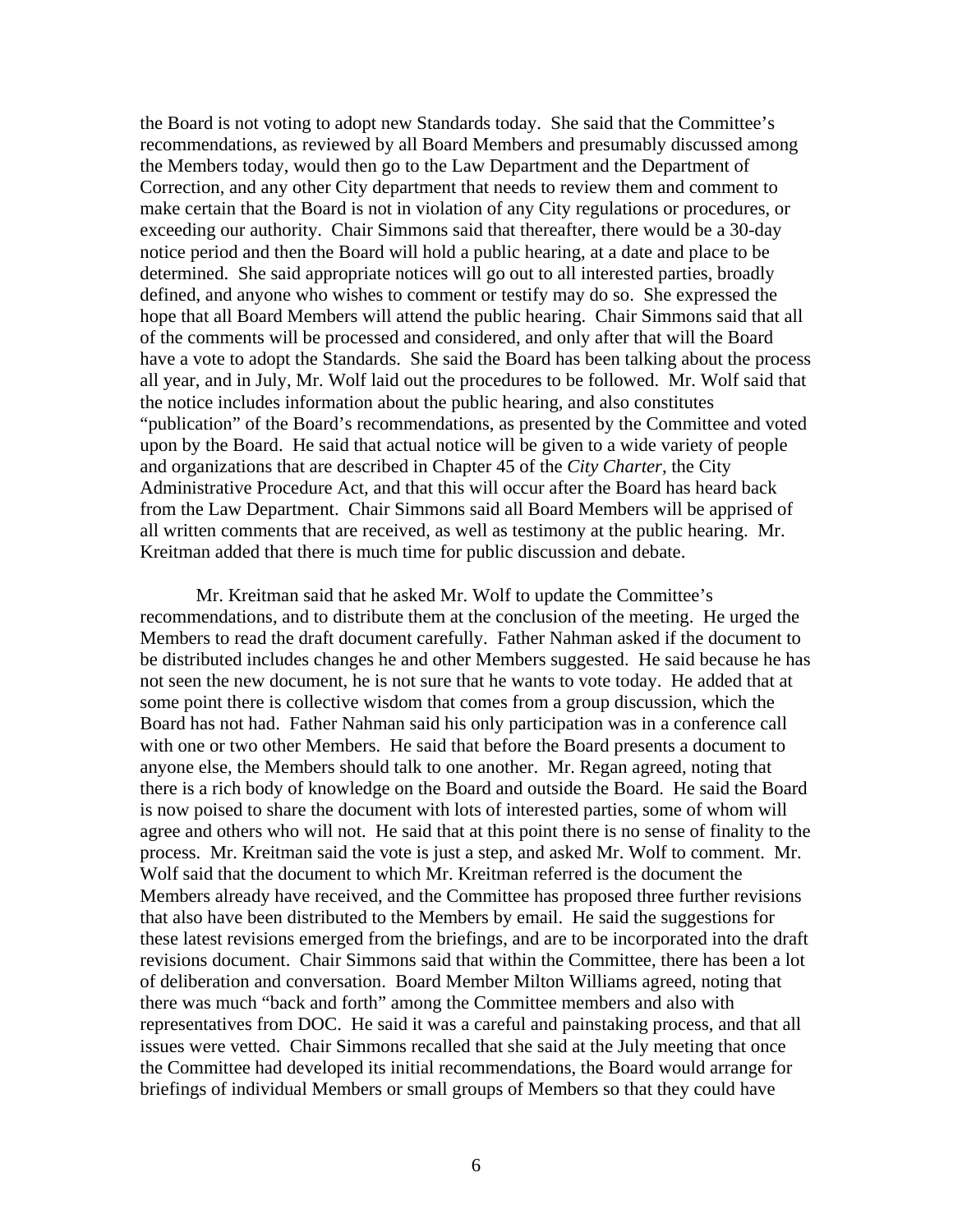some back and forth discussion about how the Committee reached its recommendations. She said that all Members had participated in the briefings, and have had an opportunity to read the document and present comments, many of which have been incorporated into the draft revisions document. Chair Simmons said that the Board is now at a point where it is ready to ask DOC to make its comments, to ask the Law Department to make sure that the Board has not overstepped its bounds, and then to invite the wider public to comment. She said that once we have those comments, the Board will have, at both the public hearing and a subsequent Board meeting, exactly the kind of conversation that Father Nahman is talking about, at which time all of the Members need to discuss and debate and agree on a final promulgation of new Standards. Chair Simmons said that the Board will have a better conversation, when it has benefited from the feedback it receives from the public, to determine whether the Board wants to go ahead and adopt the changes proposed by the Committee. She said that it remains her commitment to the Board to complete the process by sometime, hopefully early, in 2007. Father Nahman said that the only modification he has seen is under "Personal Hygiene". He asked if the other suggestions were ignored. Mr. Kreitman said that another of Father Nahman's suggestions was proposed by the Committee, to add definitions of "prisoner", "detainee", and "sentenced prisoner". Father Nahman said he had made observations about limiting rules and regulations to English and Spanish. Mr. Regan said this issue has been addressed in the Committee's recommendations as well. Mr. Kreitman said that the draft includes language to "ensure that non-English speaking prisoners will understand all written and oral communications." Mr. Wolf said that the document that is being finalized is the multi-colored document already distributed to the Members together with the three additional items distributed by email. He said these were the definitions, the clarification on what the Committee is recommending with respect to clothing, and the clarification that the lock-in provisions do not apply to prisoners in CPSU. Mr. Kreitman said that several Members questioned the recommendation of uniforms for prisoners, so the Committee is making it very clear that detainees may continue to wear noninstitutional clothing until the Department is ready to require all prisoners to wear institutional clothing by establishing and operating laundry services and personal clothing storage and retrieval services. He said Board Member Rosemarie Maldonado raised an issue about the recommendation that DOC no longer should be required to assign Spanish-speaking officers to program areas. He said that as a result, the Committee has recommended that every inmate will be assured that there will be interpreters so that they will understand all orders and procedures. Mr. Kreitman said he is prepared to go over the major recommendations, and discuss them one by one. He added that the Department of Correction made many requests for changes that the Committee is not recommending. He said he did not want to create the impression that the Committee made recommendations simply because they were sought by DOC. Chair Simmons said that the Committee's deliberative process was done with concern for the Board's role – which is not at all the same as DOC's role – and the Board's view of what is appropriate and important. Mr. Kreitman said that the Committee has a reason for recommending each item. He said the Committee's main recommendations to the Board address classification, personal hygiene, overcrowding, lock-in, recreation, access to courts, visiting, telephone calls, correspondence, and variances.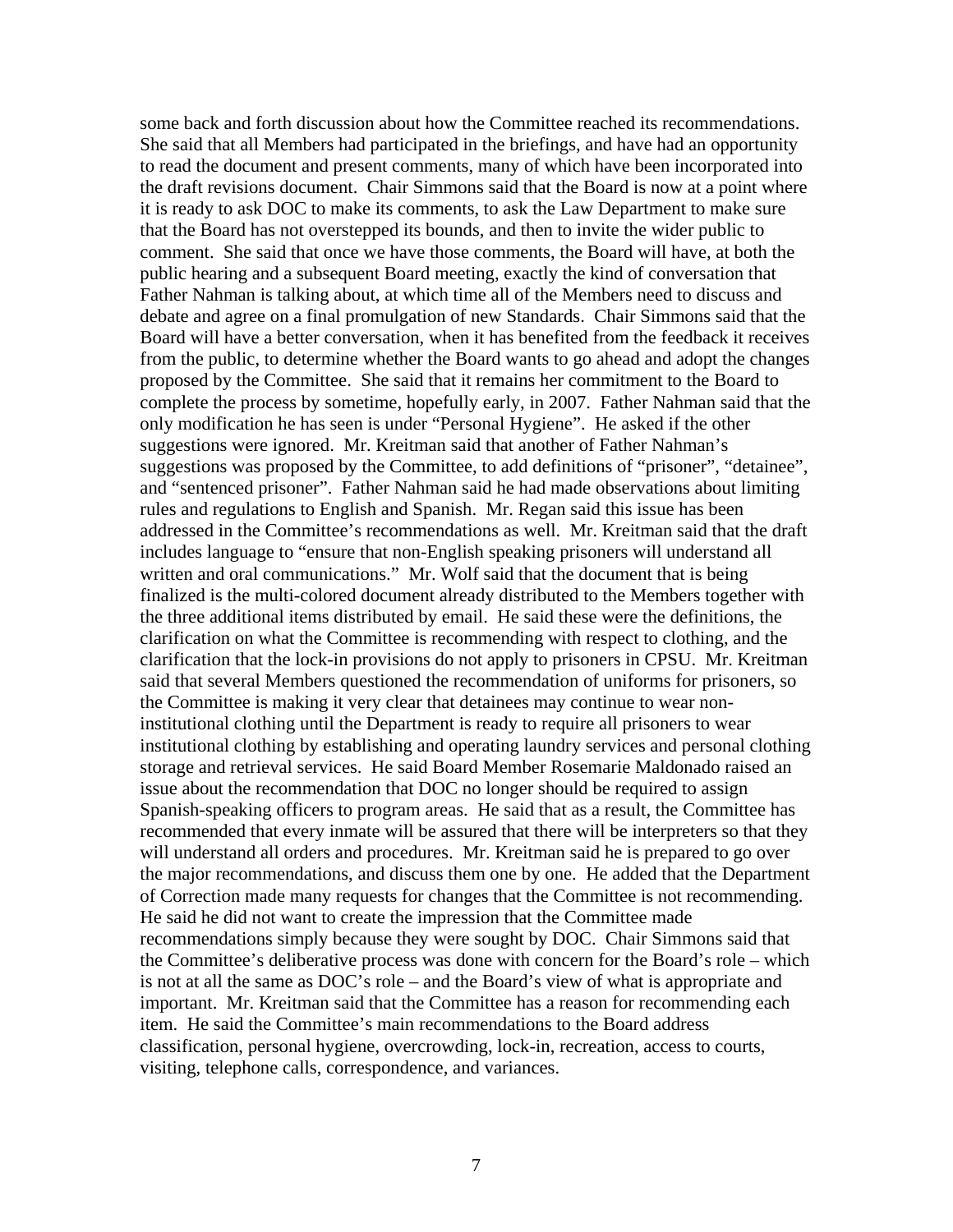Mr. Kreitman said he suggests that the Board vote to move the process to the next stage. Mr. Wolf said that the document to be presented to the Law Department will follow the legislation model, in which deleted material will be bracketed and new material will be underlined. Mr. Regan said he wanted to reiterate his point that the Board will have an opportunity to benefit from the collective wisdom offered in comments and testimony from advocates and interested parties. He said he looks forward to doing so. The Chair recognized Dale Wilker, an attorney with the Prisoners' Rights Project of the Legal Aid Society, who asked whether there will be an opportunity for interested parties and members of the public to offer amendments. Chair Simmons said that the public process calls for interested parties to make whatever comments they choose to make. She said the Board will review all comments, in whatever form. Ms. Maldonado pointed out that all Board Members are looking forward to the public comment period. She said the comments will be very important to her. She said that some of the recommendations are controversial, and the public debate will be very useful and will provide an additional basis for the Board to carry on its conversations. Ms. Maldonado said that, for example, a recommendation to reduce square footage in dormitories is controversial, and she looks forward to reviewing all comments that are offered, written or verbal. Chair Simmons agreed, noting that it is each Board Member's affirmative obligation to listen and review, and then discuss and debate and thereby learn from the process. Ms. Maldonado said she has not made up her mind on a number of the Committee's proposals, and she will be looking at them very carefully. Dr. Zornberg said that the sooner the Members learn what the interested parties have to say, the better to inform the Board's process. Chair Simmons said that this must await review by the Law Department and then a 30-day waiting period. She said that her goal is that before the end of the year, the comment period and public hearing will have occurred. She added that she also hopes that the Board is able to have its public discussion and vote before the end of the year, but if not, in early January. Mr. Wolf added that after the Board conducts a vote, whatever is approved must be published. He said that after publication and a courtesy copy is delivered to the Speaker of the City Council, 30 days thereafter amendments become effective. Milton Zelermyer, an attorney with the Prisoners' Rights Project, asked if the public hearing date also is the closing date for public comments. Mr. Wolf replied that this is a decision for the Board. Father Nahman suggested that the Board pick a date in mid-January, not on a regular BOC meeting date, for the Board to get together to discuss the proposals and the comments received. He said the discussion will take a full day. Chair Simmons noted that the discussion must be at a public meeting. Father Nahman agreed. Chair Simmons said that the discussion will be more productive if staff has an opportunity to organize the comments by subject matter. She said that once the comment period begins, the Board should be in a position to schedule a separate discussion meeting. Chair Simmons said that after 30 years, the Board owes those who are incarcerated, the citizens of the City, and the Board itself, a careful, thoughtful and thorough process.

 A motion to move forward was made, seconded, and approved without opposition.